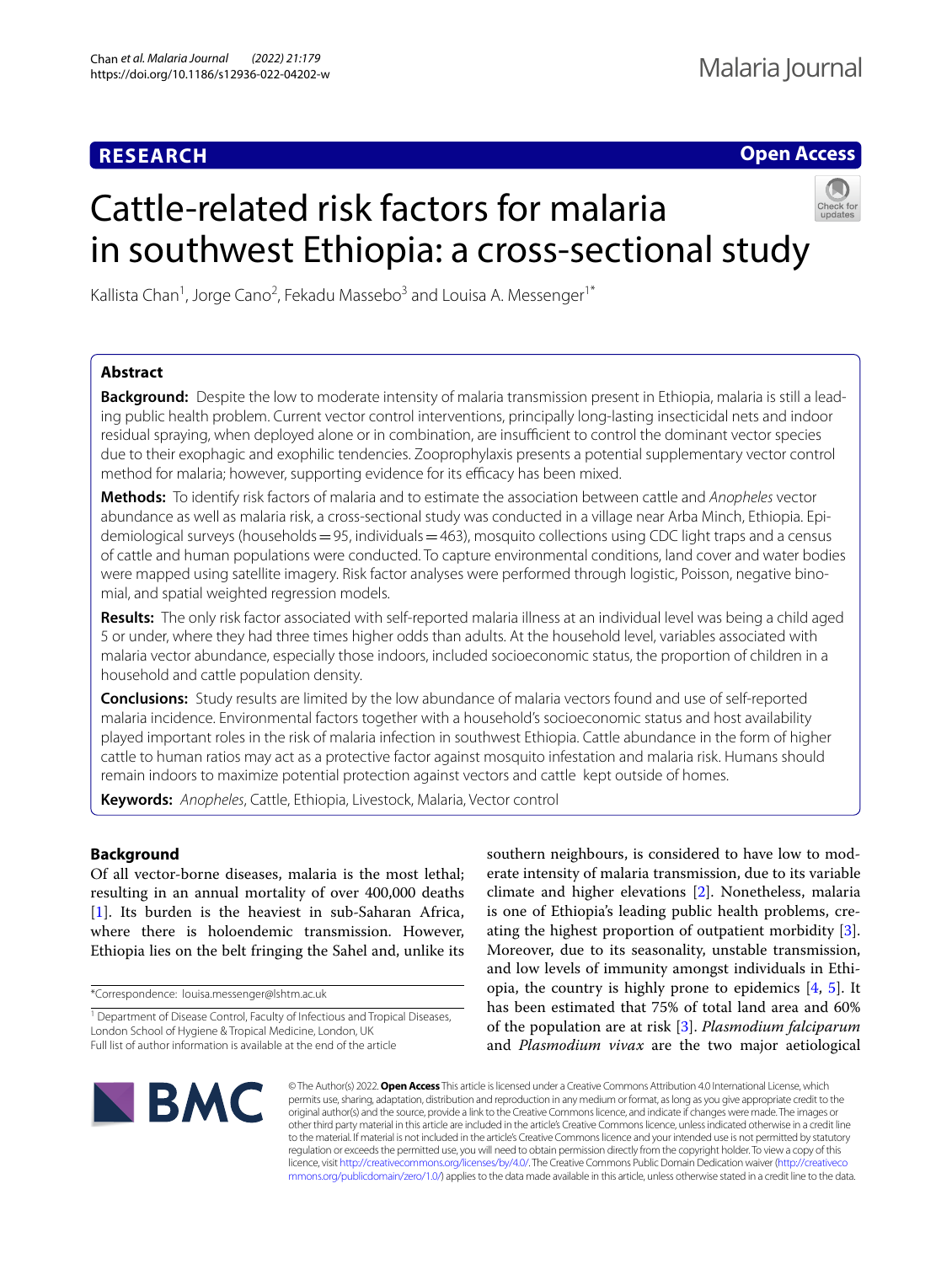agents responsible, accounting for 60% and 40% of cases, respectively. In terms of vector species, *Anopheles arabiensis*, which belongs to the *Anopheles gambiae* species complex, predominates, followed by *Anopheles pharoensis* [[6](#page-7-5)]. Both vectors have wide preferences in resting and feeding behaviours, but they tend to be more exophilic, exophagic and zoophilic [[7,](#page-7-6) [8\]](#page-7-7). *Anopheles stephensi*, originally from India, has also recently established in Ethiopia and has zoophagic tendencies as well [\[9\]](#page-7-8).

Amongst others, the current strategies adopted by the National Malaria Elimination Programme (NMEP) in Ethiopia have emphasized improving vector control, of which insufficient coverage remains a large problem [[3\]](#page-7-2). In 2015, the proportion of at-risk households that were protected by at least one long-lasting insecticidal net (LLIN) or round of indoor residual spraying (IRS) had reached 71%, which, for an area of low to moderate malaria endemicity, is adequate [\[10\]](#page-7-9). Bed-net utilization was however lower, where only 45% of children under 5 reportedly slept under a net the previous night [[10\]](#page-7-9). In terms of IRS, less than 30% of targeted areas have received spraying in the past 12 months [[10\]](#page-7-9). Although coverage of both interventions needs to increase, rising levels of insecticide resistance have also been reported in malaria vectors across the country [\[3](#page-7-2), [6](#page-7-5), [11\]](#page-7-10). Moreover, LLINs and IRS both primarily target indoor feeding and resting mosquitoes and may not be as efective against Ethiopia's major vector species; additional non-insecticidal-based interventions are required to tackle the exophagic and exophilic behaviours of these vectors. One such alternative is zooprophylaxis.

Zooprophylaxis is the use of cattle or other livestock to divert mosquitoes from biting humans, provided that these vectors are opportunistic feeders and do not have a high, or exclusive, preference for particular hosts. In theory, it is a highly potent control method, due to its capacity to decrease malaria transmission to humans and prevent further parasite reproduction, by having mosquitoes feed on dead-end hosts. Historically, zooprophylaxis has been recognized and recommended as a control measure against many mosquito-borne diseases by the World Health Organization (WHO) [\[12](#page-7-11)]. In practice, however, there is contradicting evidence to support its efficacy. It has been debated whether the use of cattle actually results in the polar efect of zooprophylaxis-zoopotentiation: where livestock attract vectors towards humans by creating additional bloodmeal sources or breeding habitats (i.e. cattle hoofprints) and increase malaria risk [[13\]](#page-7-12). Previous studies have found either effect to arise in specific situations but a key factor that infuences which occurs is the feeding behaviour of the predominant vector species; proclivity to feed on domestic animals over humans can lead to zooprophylaxis [[14,](#page-7-13) [15\]](#page-7-14).

Since Ethiopia's dominant and emerging malaria vectors are primarily zoophilic, it has been speculated that zooprophylaxis has considerable potential as a secondary vector control method. Accordingly, multiple studies related to cattle and their protective efect against malaria have been conducted in Ethiopia [[6,](#page-7-5) [16](#page-7-15)[–22\]](#page-7-16). Whilst some results of these studies suggested that the use of cattle can divert malaria vectors away from humans, others did not support any efect and even provided evidence of zoopotentiation [\[16,](#page-7-15) [23,](#page-7-17) [24\]](#page-7-18). With this disparity in results, it is unclear whether zooprophylaxis can be used as a supplementary vector control strategy. Moreover, relative to other countries in Eastern Africa, Ethiopia has high livestock density (and is a major exporter of livestock), which may inevitably increase vector population sizes. There is a need for more in-depth information (such as cattle ownership, cattle-keeping practices and livestock density distribution) to properly distinguish the conditions that give rise to these two contrasting effects. This study aimed to identify socio-environmental risk factors of malaria and to estimate the associations between fnescale cattle-related factors and *Anopheles* vector abundance as well as malaria risk in southwest Ethiopia.

#### **Methods**

#### **Study area and sample selection**

This study was undertaken in July 2017 in Shelle Mella village, 18 km south of Arba Minch town, in southwest Ethiopia. Shelle Mella is located at 5.86639° N, 37.47583° E, at a constant altitude of 1200 m asl next to Lake Chamo (Additional file [1:](#page-7-19) Fig.  $S1$ ). There are relatively stable subhumid climate conditions throughout the year, with the main and secondary wet seasons in April–May and September–October, respectively. During the study period, the average monthly rainfall was 63 mm and the average minimum and maximum monthly temperatures were 17 and 26  $°C$ . The inhabitants were subsistence farmers where their main source of income were cash crops, such as bananas and mangoes. Housing in the village was diverse; wall surfaces were rough, smooth, or painted mud walls, whereas roofs were thatched or metal. Indoor residual spraying using bendiocarb (carbamate) was performed in July and August 2016, whereas deltamethrintreated LLINs were distributed in January 2017.

The approximate locations of each compound (a singlefamily household structure) in the village were mapped and exported to ArcGIS v10.5 for household sample selection [[25](#page-8-0)]. To maintain spatial heterogeneity, households closest to cell centroids of 150 by 150 m grids were chosen for entomological and epidemiological surveys.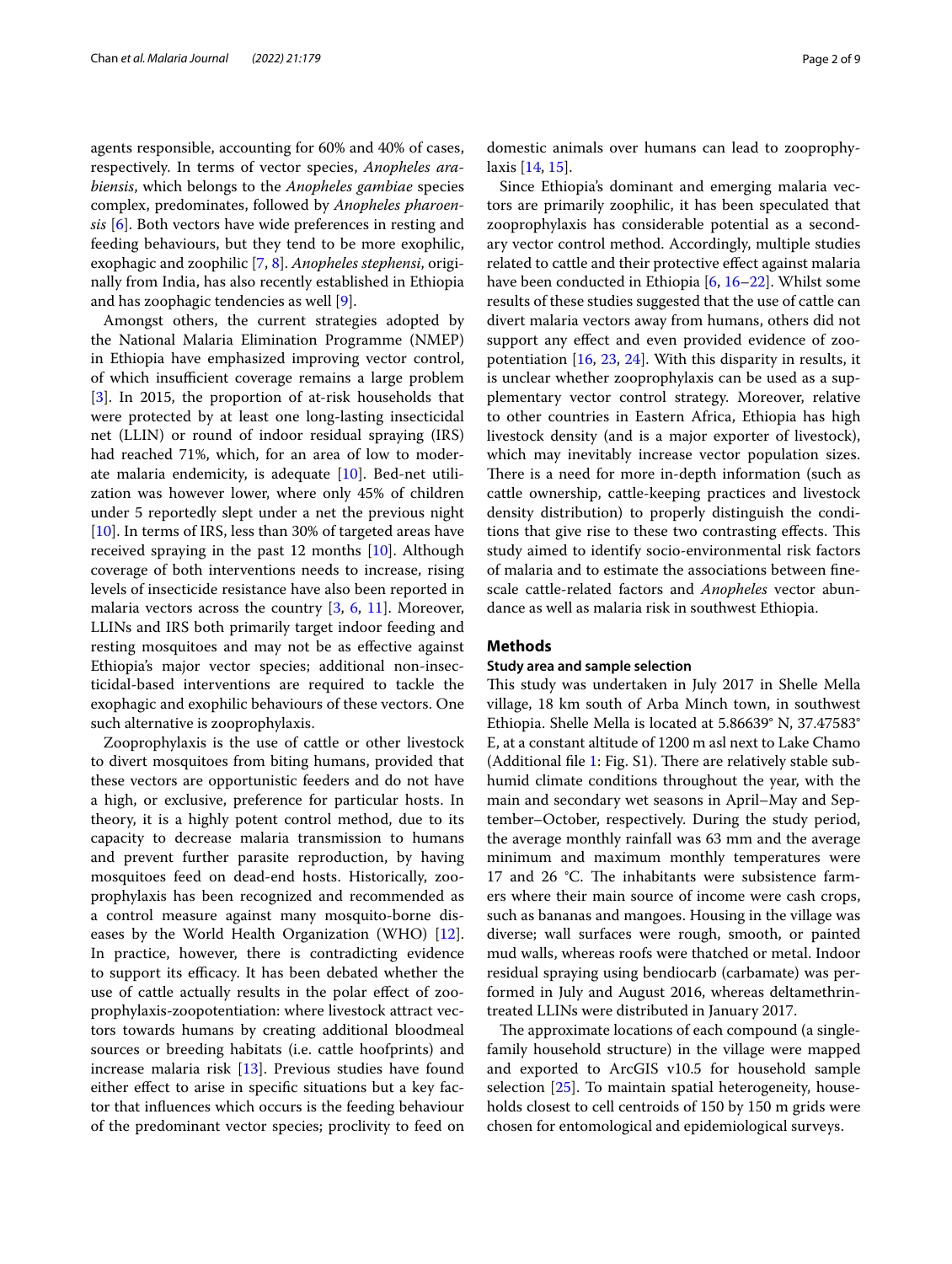#### **Mosquito collection and processing**

Indoor and outdoor sampling for adult female *Anopheles* mosquitoes was carried out in 95 surveyed households using CDC light traps across 34 nights; an average of 14 households was sampled per week. Each household was only sampled once, and indoor and outdoor collections were conducted simultaneously. Indoors, traps were hung 45 cm above the floor at the feet of sleeping persons protected by untreated nets. Outdoors, traps were placed 150 cm above the ground near the cattle inside the compound or inside the cattle shed. If the household did not own any cattle, traps were placed no more than 10 m away from the house. Light traps were switched on at 18:00 and off at 06:00 the following morning. Collected mosquitoes, distinguished by indoor or outdoor collections, were then transported to the entomology laboratory at Arba Minch University (AMU) for processing. They were sorted and identified to species complex level, with a dissecting microscope, according to the morphological key by Gillies and Coetzee [\[26](#page-8-1)].

#### **Epidemiological survey and census**

A modifed version of the Malaria Indicator Survey Household Questionnaire was developed to encapsulate more detail on cattle-keeping practices (CKP). It was administered through face-to-face interviews with heads of households of the same 95 entomologically surveyed households. The following data were collected: household location, size and construction materials, socio-demographic information, ownership of assets, indoor- and outdoor-sleeping conditions and information on malaria interventions. The period prevalence of self-reported malaria episodes in the last 30 days was also collected.

A census of all cattle and humans in Shelle Mella was conducted in order to estimate the availability of animal and human hosts. The approximate night-time locations of both cattle and humans were geo-referenced using a handheld Global Positioning System  $60<sup>™</sup>$  (Garmin International Inc, USA). Information on the types of CKP, categorized into use of cattle sheds or cattle in open conditions within the compound, adopted by households was also collected. Cattle and human population density, and the density of households for each CKP were estimated using a Kernel Density Estimator and fed into a spatial raster of  $15 \times 15$  m resolution.

#### **Statistical analysis**

#### *Principal component analysis*

To construct a relative index of socioeconomic status (SES), a principal component analysis (PCA) was conducted in STATA version 15.0 to combine householdlevel information on assets and housing quality. Three variables (ownership of a car and landline telephone and the type of fuel used) exhibited low variation across households and were excluded from the analysis. The 26 variables that were incorporated into the wealth index included: household size, assets pertaining to quality of the house  $(n=7)$  and asset ownership by any member of the household  $(n=18)$ . Wealth indices were used to group households into quartiles according to their SES (low to high).

#### *Mapping environmental variables*

To map environmental variables such as land cover and water bodies in the study area, a Landsat 8 Operational Land Imager level-1 product measuring Earth's surface radiation (in 9 spectral bands—from visible to thermal-infrared) was downloaded from the U.S. Geological Survey website [\[27](#page-8-2)]. Pan-sharpening processes and atmospheric corrections were applied to multispectral bands to obtain the Normalized Diference Vegetation Index (a measure of vegetation greenness) and Modifed Normalized Diference Water Index (a measure of water saturation) (Additional file [1:](#page-7-19) Fig. S2). Potential mosquito vector breeding sites were derived by identifying water bodies through an interactive supervised classifcation of a false colour composite image formed with bands 5 (Near Infrared), 6 (Shortwave Infrared) and 4 (Red Visible). To quantify the distances of households to these potential breeding sites, Euclidean distances were calculated. All image classifcation and geoprocessing were conducted using ArcGIS 10.5 and *RSToolbox* package in R [\[25](#page-8-0), [28\]](#page-8-3).

#### *Exploratory and risk factor analysis*

A simple spatial exploratory analysis was conducted on the reports of malaria incidence and collected mosquitoes using inverse distance weighting (IDW). The technique estimates the values of spatial phenomena at non-sampled locations using values where observations exist, and accounting for the distance existing between locations where the outcome was measured. Further details on the implementation of this spatial analytic method are provided in Additional fle [1:](#page-7-19) Text S1 and Fig. S3).

Risk factors included in all regression analyses were household-specifc data collected from the epidemiological surveys, human and cattle population density collected from the census and environmental variables quantifed by remote sensing data. All potential risk factors were checked for multi-collinearity using correlation matrices and variance infation factors (VIF).

This study aimed to identify risk factors of malaria infection and to estimate the associations between fnescale cattle-related factors and malaria risk as well as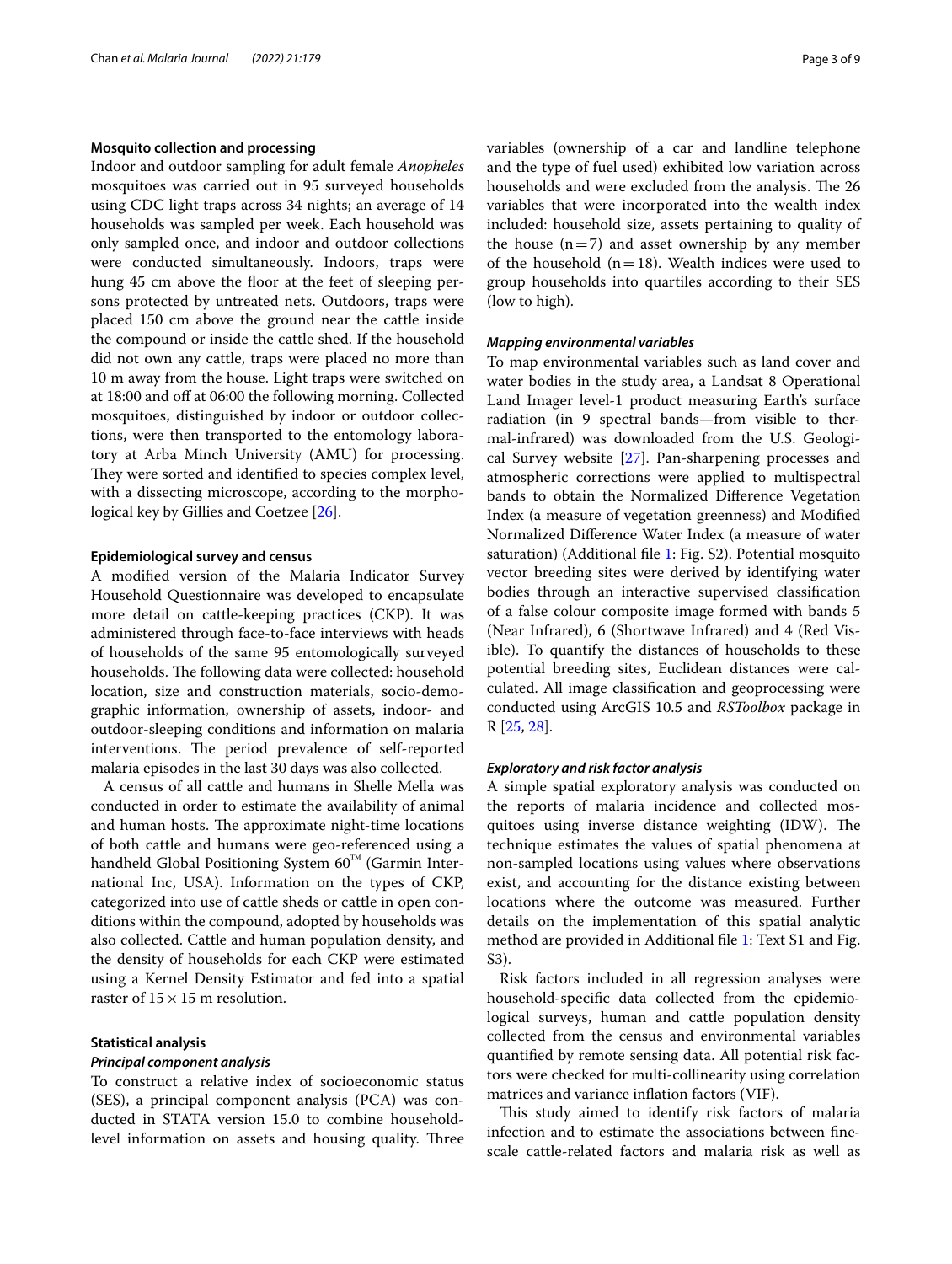*Anopheles* vector abundance. To eliminate redundancy, explanatory variables that exceeded a correlation coefficient of 0.75 and/or a VIF of 10 were removed from candidate models.

To estimate the odds ratios (ORs) of whether an individual self-reportedly had malaria in the last 30 days, a univariate analysis of all variables was conducted using multi-level logistic regression that was adjusted to account for within-household clustering of cases. ORs were also adjusted for age, sex and SES.

To estimate the associations between cattle-related factors and household malaria incidence, all variables showing evidence for a possible association  $(p<0.15)$  were included in a Poisson regression analysis. The same procedure was adopted to estimate the associations between cattle-related factors and household malaria vector abundance (including indoors and outdoors), but negative binomial regression analyses were used. Whilst including potential confounders as covariates, model selection was then based on a combination of automatic stepwise procedures, model performance parameters and two indicators of goodness of ft, the Akaike Information Criterion (AIC) and the Bayesian Information Criterion (BIC). Since conventional regression analyses tend to overlook any potential spatial dependency, a test for spatial autocorrelation using Moran's *I* was conducted. Where appropriate, geographically weighted regression (GWR) models were applied to account for spatial autocorrelation. All regression analyses were performed in R version 3.3.1 [\[29](#page-8-4)].

#### **Results**

#### **Malaria vector composition, malaria incidence, and cattle density**

Across 34 nights, 156 female mosquitoes of 6 diferent *Anopheles* species were collected from 95 households in the study village (Table [1](#page-3-0)). Of the 6 species, only *An.*  *gambiae sensu lato* (*s.l*.), *Anopheles funestus s.l*. and *An. pharoensis* were known malaria vectors. *Anopheles gambiae s.l*. was the most abundant (83.3%). Generally, the mean number of malaria vectors found per household was greater indoors than outdoors (paired Wilcoxon test  $p=0.024$ ). When households were divided into those with  $(n=71)$  and without cattle  $(n=24)$ , there were no signifcant diferences between mean numbers of malaria vectors found per household inside or outside households with or without cattle (inside:  $p=0.271$ , outside: p=0.233). Around half (45.5%) of the *Anopheles* mosquitoes collected were blood-fed.

Amongst the 95 households that were inhabited by 463 people, 37 households had at least one person with selfreported malaria in the last 30 days; the total number of self-reported malaria cases was 49. Each sampled household had an average of 3 cattle. The village population census tallied a total of 6303 individuals and 2880 cattle in 1378 households.

#### **Spatial exploratory analysis**

Higher numbers of mosquitoes were found in the eastern side of the village (Fig. [1](#page-4-0)A). In contrast, mosquitoes were largely absent in households located in the western sub-villages. This general pattern was also predicted for indoor and outdoor captures (Additional fle [1:](#page-7-19) Fig. S4A, B). Through cross validation, it was determined that about 10 to 15% of variance was explained by IDW interpolation of total and indoor mosquito density (Additional fle [1](#page-7-19): Table S2). However, when considering the predicted densities of mosquitoes found outdoors, higher root-mean-square error (RMSEs) were found in the predicted values across the non-sampled locations than that of the observed values, indicating the interpolated surface's lack of predictive value.

Similar to predicted mosquito abundance across the village, higher malaria incidence was found in households

<span id="page-3-0"></span>**Table 1** The distribution of female *Anopheles* mosquitoes collected from households, both indoors and outdoors, and the proportions of blood-fed mosquitoes

| Anopheles species       | Households with cattle $(n = 71)$ |                 | Households without cattle<br>$(n=24)$ |                 | No. blood-fed (%) | Total (%)   |
|-------------------------|-----------------------------------|-----------------|---------------------------------------|-----------------|-------------------|-------------|
|                         | <b>Indoors</b>                    | <b>Outdoors</b> | <b>Indoors</b>                        | <b>Outdoors</b> |                   |             |
| Anopheles gambiae s.l.  | 52                                | 23              | 33                                    | 22              | 58 (44.6)         | 130 (83.3)  |
| Anopheles garnhami      |                                   |                 |                                       |                 | 4(50.0)           | 8(5.1)      |
| Anopheles tenebrosus    |                                   |                 |                                       | 0               | 3(100.0)          | 7(4.5)      |
| Anopheles funestus s.l. |                                   |                 |                                       | 0               | 2(40.0)           | 5(3.2)      |
| Anopheles marshalli     | 0                                 |                 |                                       | 0               | 3(100.0)          | 3(1.9)      |
| Anopheles pharoensis    |                                   |                 |                                       | 0               | 1(33.3)           | 3(1.9)      |
| Total                   | 61(39.1)                          | 35 (22.4)       | 36(23.1)                              | 24 (15.4)       | 71(45.5)          | 156 (100.0) |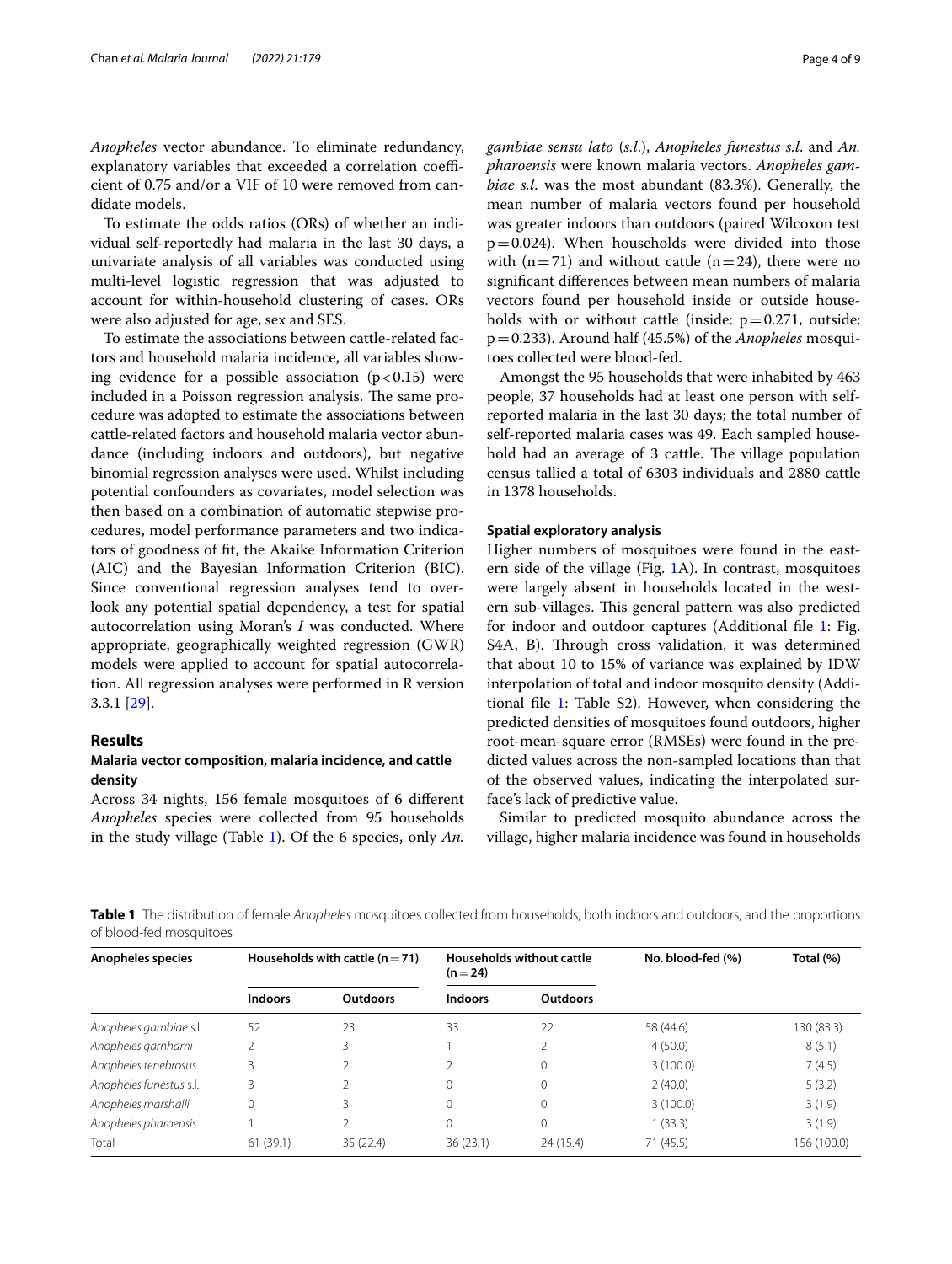

<span id="page-4-0"></span>east of the Arba Minch-Konso road, close to Lake Chamo (Fig. [1B](#page-4-0)). However, an area of low malaria incidence was also found in households closest to the lake. In the western part of the village, lower malaria incidence was found in households, except for those bordering the village, which had more malaria cases.

#### **Individual-level risk factor analysis**

Children aged 5 years and below had almost three times higher odds of having malaria (aOR 2.88, 95% CI 1.17– 7.11,  $p=0.022$ ; Additional file [1:](#page-7-19) Table S3). None of the other factors, including SES, prior IRS application and the number of nets owned, were associated with malaria incidence.

#### **Household-level risk factor analysis**

There was no association between malaria risk and cattle population density at the household level (Table [2](#page-5-0)). However, fewer malaria vectors were associated with households with high cattle population density  $(p < 0.001)$ but also higher SES ( $p=0.035$ ). Specifically, fewer indoor malaria vectors were associated with households with high cattle population density  $(p=0.003)$ , high SES  $(p=0.036)$  and lower proportions of children  $(p=0.042)$ . The number of outdoor mosquitoes, which was spatially clustered, was only determined by cattle population density.

#### **Discussion**

In this study village in southwest Ethiopia, the most abundant malaria vectors were *An. gambiae s.l*., followed by *An. funestus s.l*. and *An. pharoensis*, of which most were found indoors than outdoors. Households with fewer neighbouring cattle and of lower SES had higher numbers of malaria vectors. More malaria vectors were found inside households with higher proportions of children. The self-reported malaria incidence was 105 cases per 1000 person-month. At the household level, there was no strong association between malaria risk and any of the other cattle-related risk factors (number of cattle owned, cattle-to-human ratio and CKP). At the individual level, the only factor associated with greater malaria risk was children aged under 5, which had almost three times greater odds of disease.

Despite the region's dominant vectors being primarily exophagic/exophilic, outdoor collections yielded lower malaria vector abundance than indoor collections [\[6](#page-7-5)]. This could be explained by two circumstances: either (1) the vectors' behaviours are much more plastic than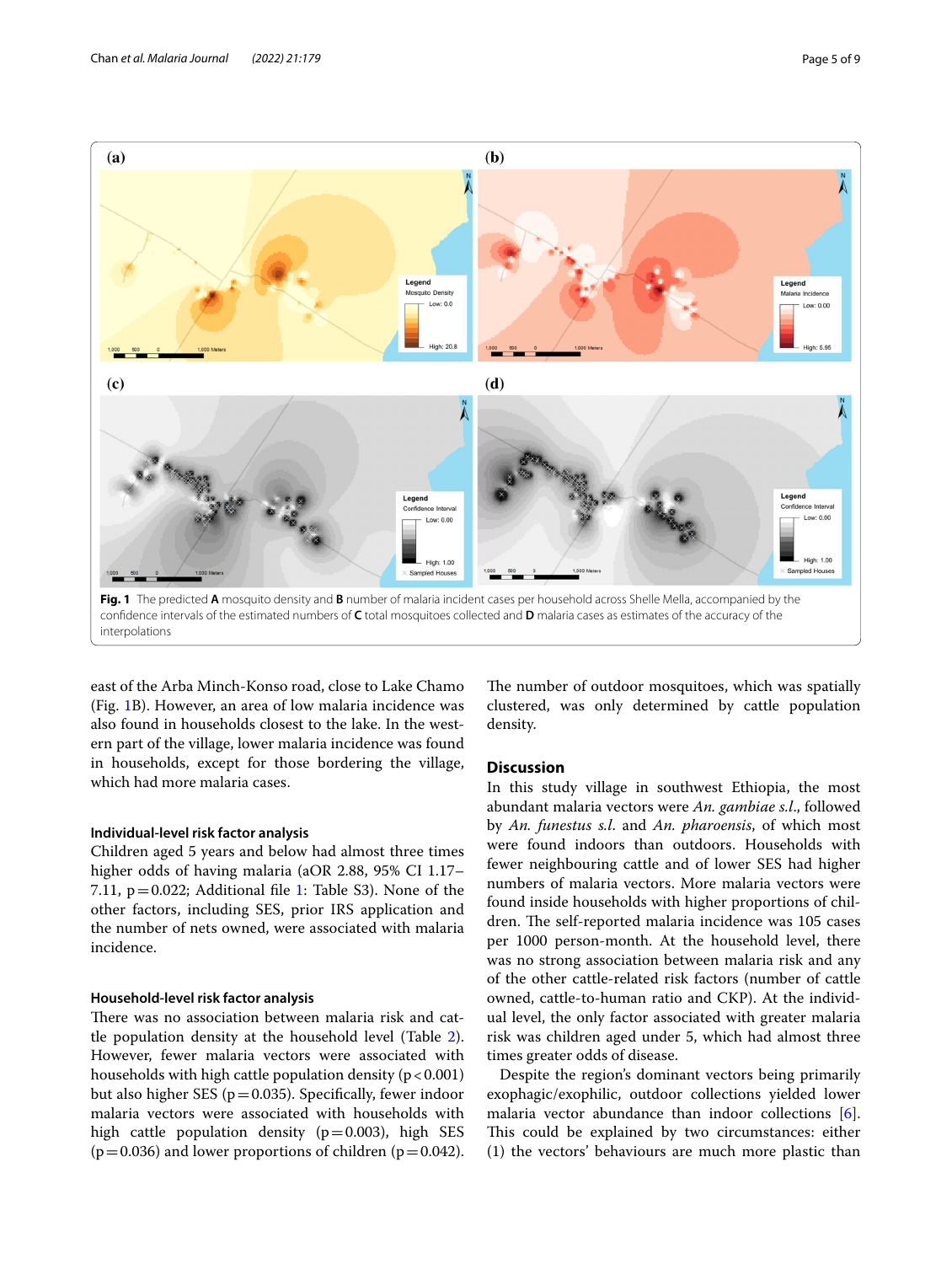<span id="page-5-0"></span>**Table 2** Factors associated with mosquito density (overall, indoors and outdoors) and malaria incidence within households (n=95), whilst controlling for SES, IRS application and number of nets owned

| <b>Explanatory variable</b>         | Count      | <b>Standard error</b> | Z-value  | p-value | Moran's I                 |
|-------------------------------------|------------|-----------------------|----------|---------|---------------------------|
| Overall mosquito density            |            |                       |          |         |                           |
| Constant                            | 0.830      | 0.411                 | 2.268    | 0.023   | $0.00150(p=0.246)$        |
| Cattle population density           | $-313.138$ | 72.922                | $-3.673$ | < 0.001 |                           |
| <b>SES</b>                          | $-0.155$   | 0.074                 | $-2.105$ | 0.035   |                           |
| <b>IRS</b>                          | $-0.031$   | 0.375                 | $-0.082$ | 0.935   |                           |
| Number of nets                      | $-0.186$   | 0.149                 | $-1.244$ | 0.214   |                           |
| Indoor mosquito density             |            |                       |          |         |                           |
| Constant                            | $-0.526$   | 0.653                 | $-0.806$ | 0.420   | $-0.0243$ (p = 0.743)     |
| Cattle population density           | $-250.391$ | 84.179                | $-2.975$ | 0.003   |                           |
| Proportion of children in household | 1.888      | 0.930                 | 2.030    | 0.042   |                           |
| CKP: cattle in sheds                | $-0.924$   | 0.621                 | $-1.489$ | 0.136   |                           |
| CKP: cattle within compound         | 0.264      | 0.430                 | 0.613    | 0.540   |                           |
| SES                                 | $-0.183$   | 0.087                 | $-2.093$ | 0.036   |                           |
| <b>IRS</b>                          | $-0.275$   | 0.436                 | $-0.631$ | 0.528   |                           |
| Number of nets                      | $-0.362$   | 0.186                 | $-1.946$ | 0.052   |                           |
| Outdoor mosquito density*           |            |                       |          |         |                           |
| Constant                            | 0.718      | 0.594                 | 1.205    | 0.228   | $0.0295$ ( $p = 0.035$ )  |
| Cattle population density           | $-131.252$ | 75.268                | $-1.744$ | 0.081   |                           |
| <b>SES</b>                          | $-0.066$   | 0.082                 | $-0.805$ | 0.421   |                           |
| <b>IRS</b>                          | 0.437      | 0.468                 | 0.933    | 0.351   |                           |
| Number of nets                      | 0.054      | 0.188                 | 0.289    | 0.772   |                           |
| Number of reported malaria cases    |            |                       |          |         |                           |
| Constant                            | 0.177      | 0.357                 | 0.496    | 0.620   | $0.00687$ ( $p = 0.190$ ) |
| Cattle population density           | $-133.805$ | 70.939                | $-1.886$ | 0.059   |                           |
| <b>SES</b>                          | $-0.036$   | 0.063                 | $-0.571$ | 0.568   |                           |
| <b>IRS</b>                          | $-0.314$   | 0.332                 | $-0.947$ | 0.344   |                           |
| Number of nets                      | $-0.169$   | 0.152                 | $-1.110$ | 0.267   |                           |

\*Adjusted for spatial correlation using GWR spatial lag model

previously thought or (2) the CDC light traps were unintentionally trapping mosquitoes that had fed outdoors but went indoors to rest. The latter may also explain the fact that although CDC light traps tend to target hostseeking mosquitoes, around half the vectors that were captured were blood-fed. This occurrence should have been confrmed by bloodmeal identifcation, but this was not logistically feasible at the time of this study. Regardless, malaria vector abundances should be interpreted with caution due to their low densities collected in this study.

Households of lower SES, and hence lower quality of housing, were associated with higher mosquito densities, particularly those indoors. This is consistent with the wider literature: housing plays an important role in the degree of human mosquito contact as the presence of open eaves, cracks in walls, and roofs of poorly constructed houses increases the number of entry points for host-seeking vectors [[30,](#page-8-5) [31](#page-8-6)]. This relationship was not consistent with malaria incidence, but could be attributed to the method used to construct the wealth index of households; using material assets as a proxy for SES have repeatedly failed to establish a signifcant relationship with malaria risk [[32\]](#page-8-7).

Of all cattle-related factors, only cattle population density around a household was associated with any of the four outcomes of interest. Specifcally, fewer mosquitoes were found (indoors) when cattle densities around households were high. This suggests that the "community efect" of cattle was more important than household-level efects such as the number of cattle owned or CKP, both of which are more commonly measured in the literature (Additional fle [1](#page-7-19): Table S4) [[16](#page-7-15), [18,](#page-7-20) [20](#page-7-21)]. However, it must be considered that the abundance of malaria vectors was very low and could therefore have limited the ability to detect relevant covariates. The proportion of children inside a household was also positively associated with the number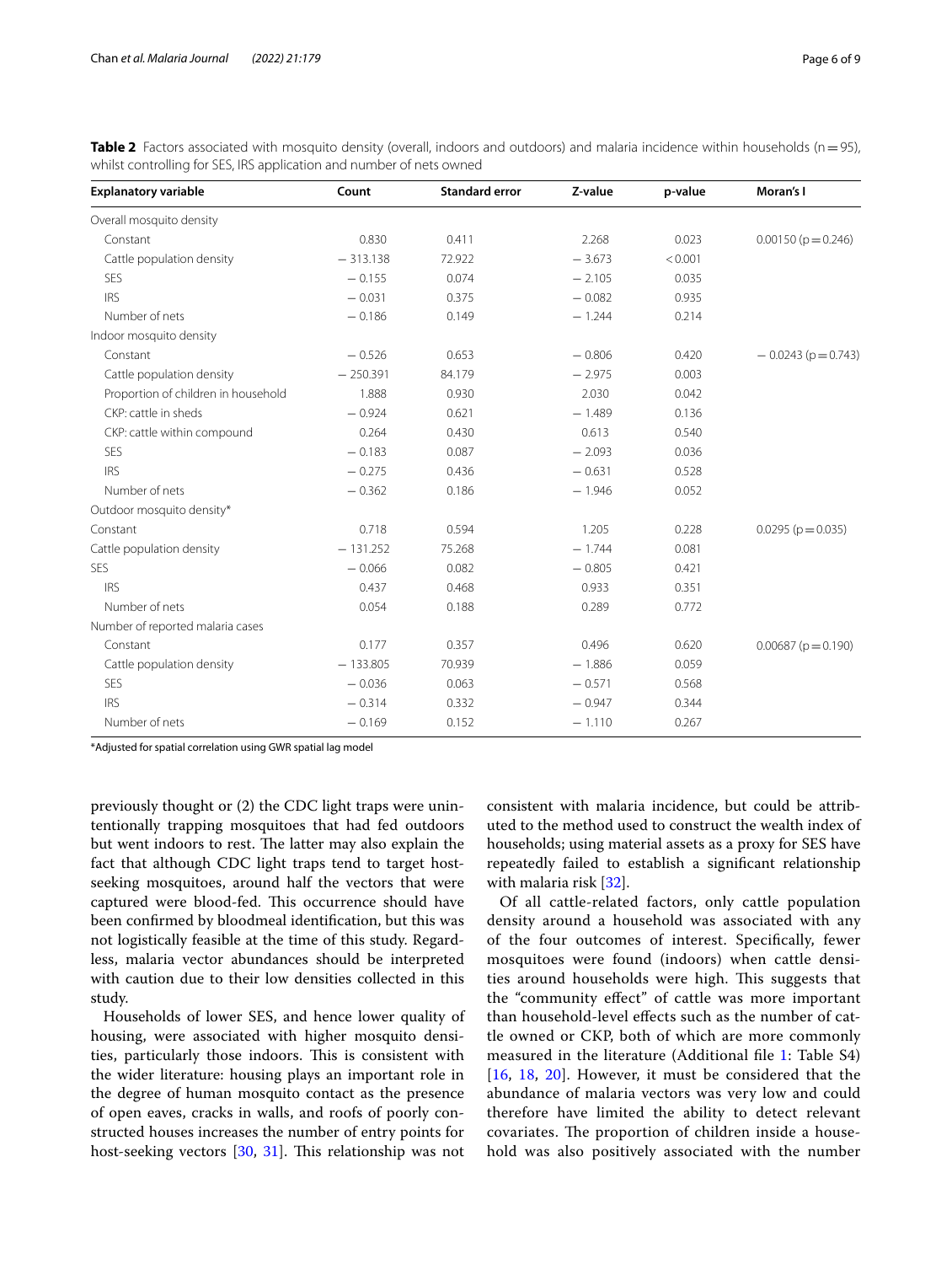of malaria vectors collected indoors, which could be explained by low ITN use amongst children [[33\]](#page-8-8). Hence some level of zooprophylaxis may be occurring; while *Anopheles* vectors were more attracted to human odour than cattle, they possessed more opportunistic and outdoor feeding tendencies and thus were diverted by the large cattle host availability outdoors  $[22]$ . This illustrates two important elements, although it did not translate to reduced malaria risk, (1) high cattle density around a household still provides some protection, especially against mosquitoes from entering indoors to feed and thus (2) humans should remain indoors to maximize protection against vectors. Fortunately, during the study period, community members were not observed sleeping outside.

Unlike other country- and zone-wide studies on malaria risk factors, this study found that, even during the dry season, children under 5 were at greater risk  $[34–36]$  $[34–36]$  $[34–36]$  $[34–36]$ . This observation, along with reported malaria incidence, implies that the study area actually harbours more stable transmission, since this pattern of increased risk in younger individuals refects the age-dependence of malaria immunity that builds as a consequence of repeated infections over time  $[37, 38]$  $[37, 38]$  $[37, 38]$  $[37, 38]$ . These findings concur with a study conducted less than 40 km away from Shelle Mella village, which also found that children aged below 5 had around 3 times the odds of malaria risk [[33\]](#page-8-8). This suggests that the generalization of "unstable" malaria transmission across Ethiopia may be inaccurate and more fne-scale classifcation of areas by transmission intensity is needed to control malaria.

There are several limitations to this cross-sectional study. First, it was performed during the dry season and at a small spatial scale, with a small sample size. With such a small sample size, where only one person per household was interviewed and only one round of mosquito catches conducted per household, the study may not have had enough statistical power. In fact, low malaria vector abundance was observed, due not only to collections being made in the dry season but also potentially due to the choice of sampling trap (i.e. CDC light traps tend to capture host-seeking mosquitoes), and because ITN distribution had occurred six or seven months before mosquito collections. It is, therefore, recommended to conduct multiple cross-sectional surveys throughout a year instead, to account for seasonality which is an important characteristic of Ethiopia's malaria transmission, and to use a variety of mosquito sampling techniques (including pit traps and spray catches to capture resting mosquitoes). Second, the quality of our secondary outcome, malaria incidence, was low as it was based on self-reporting and is hence subjected to information bias. Malaria incidence in this study could have been an over-estimation; in southwest Ethiopia, community members often defned malaria illness in terms of chills, fever and/or headaches [\[39](#page-8-13)].

Third, ground-based sampling of potential breeding sites, instead of reliance on remote sensing data, would have been more informative in determining mosquito abundance since wetlands are not necessarily the only source of vector breeding. In this case, it could only be speculated that during the dry season, lake edges accumulated small, temporary breeding sites suitable for *An. arabiensis.* This brings us to our fourth point: due to logistical constraints, vectors were not identifed to species level by molecular methods and whilst *An. arabiensis* predominates this area of Ethiopia, it is not certain which species from the *An. funestus* complex were collected. Fifth, sporozoite rates and blood meal analyses were not conducted. As indicators of malaria transmission and feeding preferences, both factors would have contributed to investigating the protective factor of cattle. Finally, this cross-sectional study only collected a static record of cattle population density and household CKP. Further information on cattle (and human) movement, particularly at night, could have been collected using GPS trackers to determine average cattle distance of owned cattle from households and thus help disentangle the complexity behind these spatial vector-host relationships. Nevertheless, although this study was not able to infer a direct causal relationship of zooprophylaxis and reduction of malaria risk, it has identifed that cattle population density should be examined in more detail in future studies. It would be highly useful to incorporate a component of cattle population density (perhaps CKP) in future Malaria Indicator Surveys.

#### **Conclusions**

This study was limited by its small sample size, low malaria vector abundance and self-reporting malaria incidence. Nevertheless, in this region of southwest Ethiopia, cattle population density, rather than cattle ownership or CKP, provided some level of protection against malaria vectors from entering indoors. Thus, to ensure maximum protection against potential vectors, community members must stay indoors at night. This factor, alongside distance of cattle from households, should be accounted for in future studies to unravel the true efects of cattle distribution on *Anopheles* mosquito density.

#### **Abbreviations**

AIC: Akaike Information Criterion; AMU: Arba Minch University; ASL: Above sea level; BIC: Bayesian Information Criterion; CDC: Centers for Disease Control and Prevention; CI: Confdence interval; CKP: Cattle-keeping practice; GLM: Generalized linear model; GWR: Geographically weighted regression; HBR: Human biting rate; HLC: Human landing catch; IRC: Indoor resting collection;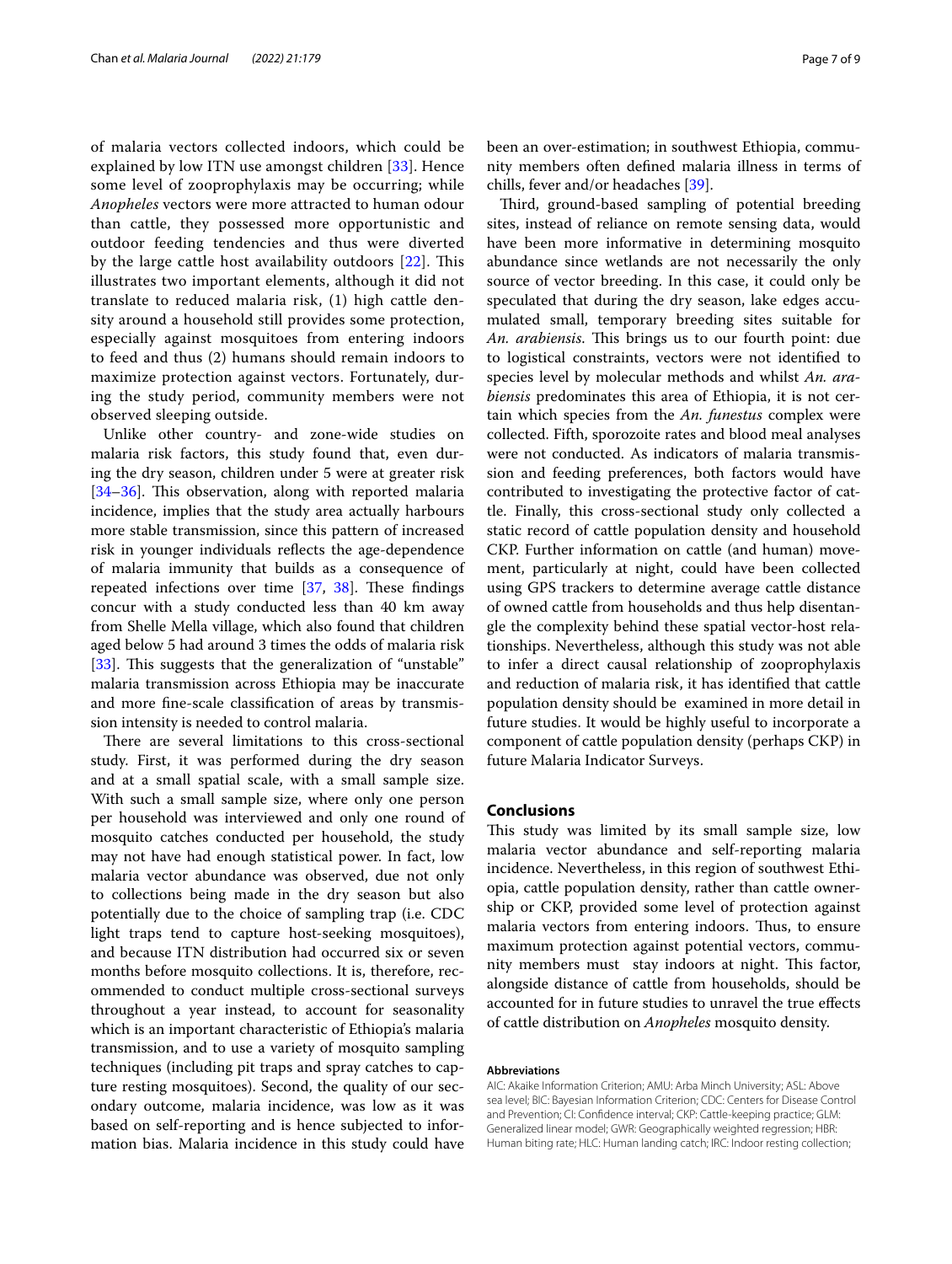IRS: Indoor residual spraying; LLIN: Long-lasting insecticidal net; LSHTM: London School of Hygiene and Tropical Medicine; OR: Odds ratio; PCA: Principal component analysis; SES: Socioeconomic status; VIF: Variance infation factor; WHO: World Health Organization.

#### **Supplementary information**

The online version contains supplementary material available at [https://doi.](https://doi.org/10.1186/s12936-022-04202-w) [org/10.1186/s12936-022-04202-w.](https://doi.org/10.1186/s12936-022-04202-w)

<span id="page-7-19"></span>**Additional fle 1.** Study supplementary information.

#### **Acknowledgements**

The authors would like to thank Dr. Seth Irish; this paper and research behind it would not have been possible without his support and guidance. We are also very grateful to Cheryl Whitehorn for her help in morphological identifcation. We would also like to thank Natros Abebe and Minilik Admassu, our dedicated assistants, and everyone from Shelle Mella who agreed to participate in this study.

#### **Authors' contributions**

KC, JC, FM and LAM designed the study and were responsible for data analysis and interpretation. KC and FM led the entomology feld activities and data collection. JC provided intensifed support on the processing of satellite imagery and development of environmental data. KC drafted the manuscript, which was revised by co-authors. All authors read and approved the fnal manuscript.

#### **Funding**

Study funding was provided by a Bayer Research and Travel Grant for Vector Control and a London School of Hygiene and Tropical Medicine MSc Trust Fund Grant, both awarded to KC and a L'Oreal-UNESCO Women in Science Fellowship awarded to LAM.

#### **Availability of data and materials**

Not applicable.

#### **Declarations**

#### **Ethics approval and consent to participate**

 Ethical approval for the study was obtained from the London School of Hygiene and Tropical Medicine (LSHTM; ref#13600) and Arba Minch University (AMU; ref#5991/111) and all study procedures were performed in accordance with relevant guidelines and regulations. After receiving ethical clearance, written permission was obtained from the Arba Minch Zuria District Health Office. Written consent was obtained from each head of household during surveys after providing an information sheet and a thorough explanation of the study purpose.

#### **Consent for publication**

Not applicable.

#### **Competing interests**

The authors declare that they have no competing interests.

#### **Author details**

<sup>1</sup> Department of Disease Control, Faculty of Infectious and Tropical Diseases, London School of Hygiene & Tropical Medicine, London, UK. <sup>2</sup> Expanded Special Project for Elimination of NTDs, World Health Organization Regional Office for Africa, Brazzaville, Republic of Congo. <sup>3</sup> Department of Biology, Collage of Natural Sciences, Arba Minch University, Arba Minch, Ethiopia.

# Received: 25 January 2022 Accepted: 19 May 2022

#### **References**

<span id="page-7-0"></span>1. World Health Organization. World Malaria Report. Geneva: World Health Organization; 2020.

- <span id="page-7-1"></span>2. Deribew A, Dejene T, Kebede B, Tessema GA, Melaku YA, Misganaw A, et al. Incidence, prevalence and mortality rates of malaria in Ethiopia from 1990 to 2015: Analysis of the global burden of diseases 2015. Malar J. 2017;16:271.
- <span id="page-7-2"></span>3. President's Malaria Initiative. FY 2020 Ethiopia Malaria Operational Plan.
- <span id="page-7-3"></span>4. Alemu A, Tsegaye W, Golassa L, Abebe G. Urban malaria and associated risk factors in Jimma town, south-west Ethiopia. Malar J. 2011;10:173.
- <span id="page-7-4"></span>5. Jima D, Getachew A, Bilak H, Steketee RW, Emerson PM, Graves PM, et al. Malaria indicator survey 2007, Ethiopia: coverage and use of major malaria prevention and control interventions. Malar J. 2010;9:58.
- <span id="page-7-5"></span>6. Massebo F, Balkew M, Gebre-Michael T, Lindtjørn B. Zoophagic behaviour of anopheline mosquitoes in southwest Ethiopia: opportunity for malaria vector control. Parasit Vectors. 2015;8:645.
- <span id="page-7-6"></span>7. Mahande A, Mosha F, Mahande J, Kweka E. Feeding and resting behaviour of malaria vector, *Anopheles arabie*nsis with reference to zooprophylaxis. Malar J. 2007;6:100.
- <span id="page-7-7"></span>8. Kenea O, Balkew M, Tekie H, Gebre-Michael T, Deressa W, Loha E, et al. Human-biting activities of Anopheles species in south-central Ethiopia. Parasit Vectors. 2016;9:1–12.
- <span id="page-7-8"></span>9. Tadesse FG, Ashine T, Teka H, Esayas E, Messenger LA, Chali W, et al. *Anopheles stephensi* mosquitoes as vectors of *Plasmodium vivax* and *falciparum*, Horn of Africa, 2019. Emerg Infect Dis. 2021;27:603.
- <span id="page-7-9"></span>10. Ethiopian Public Health Institute. Ethiopia National Malaria Indicator Survey. 2015.
- <span id="page-7-10"></span>11. Messenger LA, Shililu J, Irish SR, Anshebo GY, Tesfaye AG, Ye-Ebiyo Y, et al. Insecticide resistance in *Anopheles arabiensis* from Ethiopia (2012–2016): A nationwide study for insecticide resistance monitoring. Malar J. 2017;16:469.
- <span id="page-7-11"></span>12. WHO. Manual on environment management for mosquito control. With special emphasis on malaria vectors. Geneva, World Health Organization, 1982.
- <span id="page-7-12"></span>13. Saul A. Zooprophylaxis or zoopotentiation: the outcome of introducing animals on vector transmission is highly dependent on the mosquito mortality while searching. Malar J. 2003;2:32.
- <span id="page-7-13"></span>14. Iwashita H, Dida GO, Sonye GO, Sunahara T, Futami K, Njenga SM, et al. Push by a net, pull by a cow: Can zooprophylaxis enhance the impact of insecticide treated bed nets on malaria control? Parasit Vectors. 2014;7:52.
- <span id="page-7-14"></span>15. Asale A, Duchateau L, Devleesschauwer B, Huisman G, Yewhalaw D. Zooprophylaxis as a control strategy for malaria caused by the vector *Anopheles arabiensis* (Diptera: Culicidae): a systematic review. Infect Dis Poverty. 2017;6:160.
- <span id="page-7-15"></span>16. Seyoum A, Balcha F, Balkew M, Ali A, Gebre-Michael T. Impact of cattle keeping on human biting rate of anopheline mosquitoes and malaria transmission around Ziway, Ethiopia. East Afr Med J. 2002;79:485–90.
- 17. Habtewold T, Prior A, Torr SJ, Gibson G. Could insecticide-treated cattle reduce Afrotropical malaria transmission? Efects of deltamethrin-treated Zebu on *Anopheles arabiensis* behaviour and survival in Ethiopia. Med Vet Entomol. 2004;18:408–17.
- <span id="page-7-20"></span>18. Habtewold T, Walker AR, Curtis CF, Osir EO, Thapa N. The feeding behaviour and *Plasmodium* infection of *Anopheles* mosquitoes in southern Ethiopia in relation to use of insecticide-treated livestock for malaria control. Trans R Soc Trop Med Hyg. 2001;95:584–6.
- 19. Yewhalaw D, Kelel M, Getu E, Temam S, Wessel G. Blood meal sources and sporozoite rates of Anophelines in Gilgel-Gibe dam area. Southwestern Ethiopia Afr J Vector Biol. 2014;89:34.
- <span id="page-7-21"></span>20. Hadis M, Lulu M, Makonnen Y, Asfaw T. Host choice by indoorresting *Anopheles arabiensis* in Ethiopia. Trans R Soc Trop Med Hyg. 1997;91:376–8.
- 21. Massebo F, Lindtjørn B. The effect of screening doors and windows on indoor density of *Anopheles arabiensis* in south-west Ethiopia: A randomized trial. Malar J. 2013;12:319.
- <span id="page-7-16"></span>22. Tirados I, Gibson G, Young S, Torr SJ. Are herders protected by their herds? An experimental analysis of zooprophylaxis against the malaria vector *Anopheles arabiensis*. Malar J. 2011;10:68.
- <span id="page-7-17"></span>23. Ghebreyesus TA, Haile M, Witten KH, Getachew A, Yohannes M, Lindsay SW, et al. Household risk factors for malaria among children in the Ethiopian highlands. Trans R Soc Trop Med Hyg. 2000;94:17–21.
- <span id="page-7-18"></span>24. Tirados I, Costantini C, Gibson G, Torr SJ. Blood-feeding behaviour of the malarial mosquito *Anopheles arabiensis*: implications for vector control. Med Vet Entomol. 2006;20:425–37.